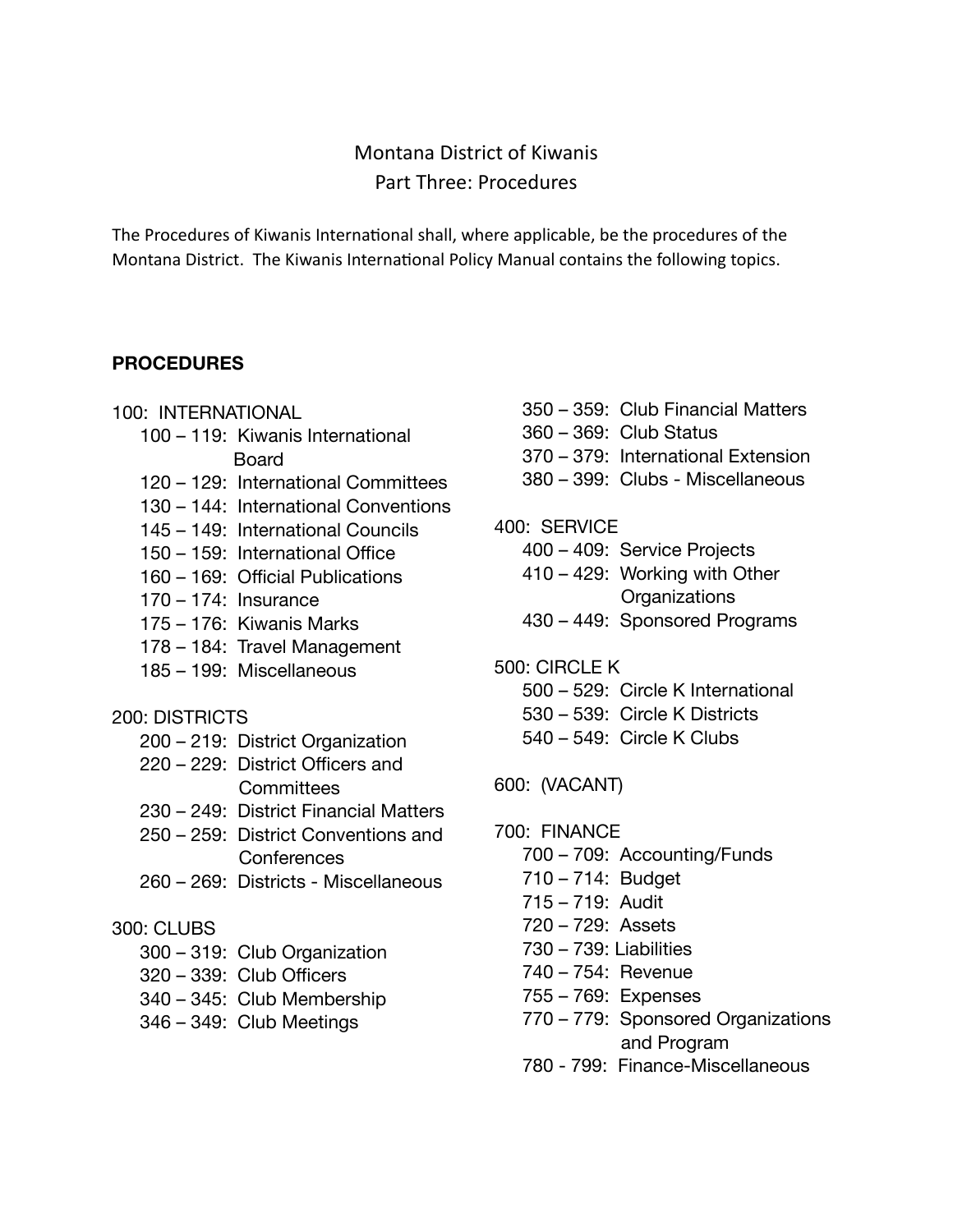#### **Montana District Sexual Harassment Procedures**

The Federal statues on sexual harassment is so broad that anyone who is offended by something they see or hear done to themselves or to someone else can have a cause of action against the alleged perpetrator. To help Montana Kiwanians to avoid accusations of sexual harassment, sexual harassment training/education will be included at conventions.

If a complaint is filed against a Kiwanian, the Kiwanian, the Kiwanian's club president, the District Governor or any other knowledgeable Kiwanian will immediately notify the District Risk Manager to alert the Kiwanis liability insurance carriers. This will also trigger a prompt investigation according to Conduct Unbecoming policies and Procedures. It is recommended that the accused Kiwanian consider engaging a personal attorney as well.

#### **Montana District Procedures on Background Checks**

The District will submit and pay for background checks for the Governor, Governor-Elect and Vice Governor, all members of the District Board and Executive Committee. This includes the Secretary, Treasurer, Lt. Governors, Service Leadership Program Administrators, Youth Protection Officer and Risk Manager as well as any other person specifically indicated by the Governor. Clubs are also authorized to submit and pay for checks for club members as the club chooses.

All Montana Kiwanians assigned to or allowed to work regularly with sponsored youth will obtain a criminal background check. District Service Leadership Administrators checks will be done by the Youth Protection Officer at District expense. Clubs may choose to submit and pay for the check for club SLP advisors.

**Montana Procedure for Appointment of the District Secretary and Treasurer** 

The Governor-elect shall select a District Secretary and a Treasurer no later than February 1 of each year. If Mid-winter Conference is held in February, the current Board of Directors, Governor and District Secretary shall be informed in writing by February 1.

The appointed secretary shall be encouraged to attend the Secretary Training Conference set by Kiwanis International with the current year's funds. If at all possible and the funds are available the current secretary is encouraged to attend as well.

#### **Montana District Procedure: Governor Expense Account**

The Governor will be allotted an Expense Account each fiscal year in the District budget. The Governor is required to document the expenses charged to the account as funds are requested from the Treasurer, whether in advance or as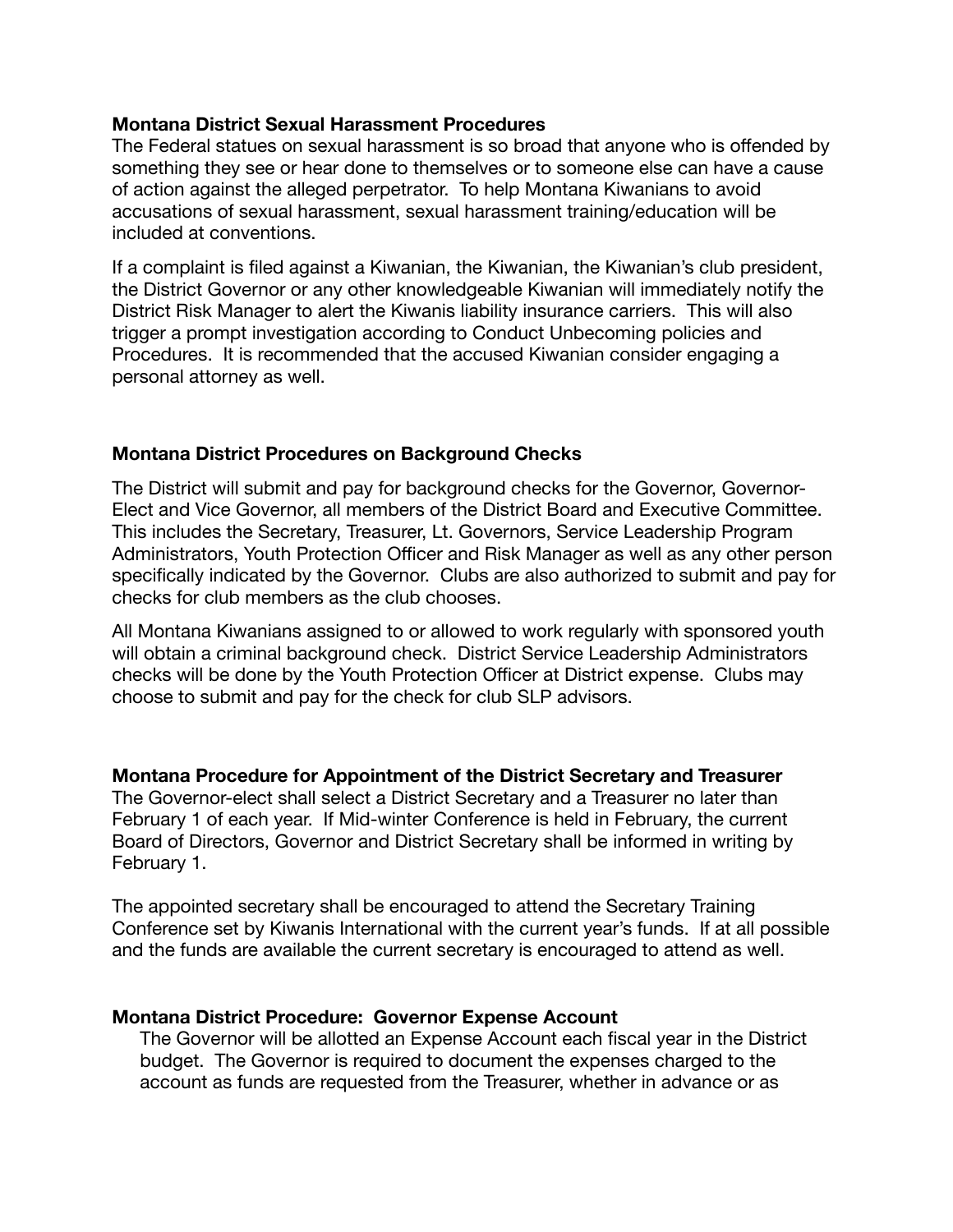reimbursements. Receipts are required to be submitted to the Treasurer for any expense over \$25.

#### **Montana District Procedure: Governor-Elect Expense Account**

The Governor will be allotted an Expense Account each fiscal year in the District budget. The Governor-Elect is required to document the expenses charged to the account as funds are requested from the Treasurer, whether in advance or as reimbursements. Receipts are required to be submitted to the Treasurer for any expense over \$25.

#### **Montana District Procedure: Vice Governor Expense Account**

The Vice Governor will be allotted an Expense Account each fiscal year in the District budget. The Governor is required to document the expenses charged to the account as funds are requested from the Treasurer, whether in advance or as reimbursements. Receipts are required to be submitted to the Treasurer for any expense over \$25.

#### **Montana District Procedure: Lieutenant Governor Expense Account**

1 - Each Lieutenant Governor (LtGov) will be allotted an Expense Account each fiscal year in the District budget; this account does NOT roll over into another fiscal year. Each LtGov is required to document the expenses they charge to their account as they request funds from the Treasurer, whether in advance or as reimbursements. Receipts are required to be submitted to the Treasurer for any expense over \$25. Further approval of expenses may be requested of the Governor or Executive Committee at the discretion of the Treasurer.

2 - LtGov's are required to attend Board meetings and requested, in addition, to stay for accompanying Mid-Winter and District Conferences. Each LtGov may request funds or reimbursement for the following related expenses:

For All Day In-Person Board Meetings not in conjunction with a Conference One night's lodging for an all day meeting

One additional night's lodging for any LtGov coming from over 250 miles For Montana District Conferences Attended

Any un-reimbursed registration fees\*

Round trip mileage at \$.25/mile

Two night's lodging

One additional night's lodging if a Board meeting requires an extra day over and above the accompanying conference, OR

One night's extra lodging if the LtGov comes for over 250 miles for an early morning Board meeting.

3 - For International Conventions, attending LtGov's are expected to use any remaining Expense Account funds to help defray their expenses. If a Lt Gov is not going to attend, the LtGov may designate some of his/her Expense Account to be used to help attending LtGov's. Any funds so identified to the Executive Board will be divided up by the Executive Board among the LtGov's who are attending.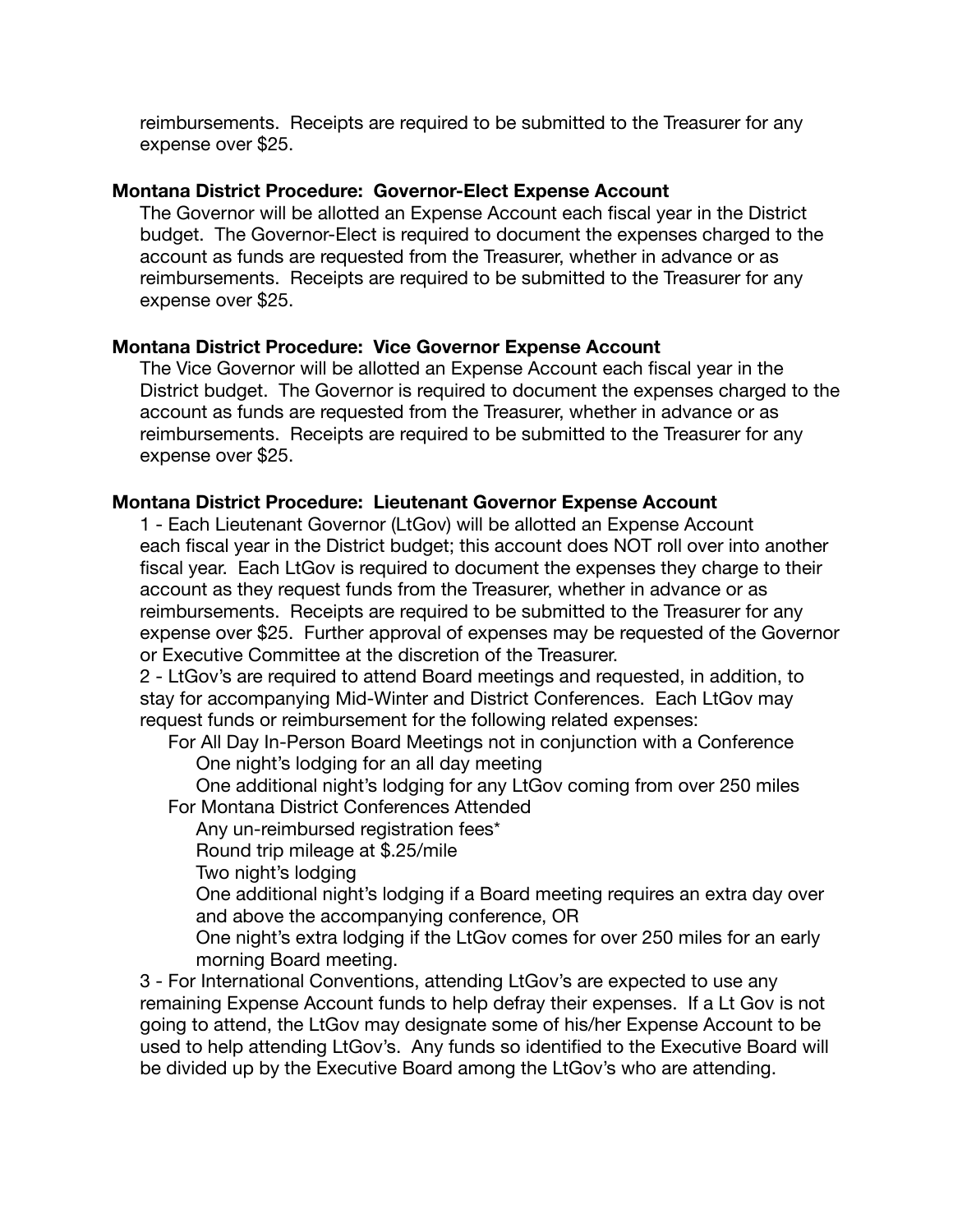\*Lt Governors are usually also Delegates for a home club, which is expected to defray in part or in whole the registration fees for the meeting.

#### **Montana District Procedure: District Foundation Outreach Program**

1 - The Foundation sends out a form each year soliciting funds to support the District's Service Leadership and other programs. All clubs are strongly urged to support this effort. Clubs are asked to support an assessment of \$5/club member for Service Leadership Program support and \$1/club member to fund the Foundation.

2 - The District Foundation supports the District's Service Leadership Programs by remitting money to them as follows:

Circle K - \$100/year Key Club - \$100/year Builder's Club - \$25/year Aktion Club - \$25/year Key Leader - \$25/year

3 - The Foundation also provides grants to support projects proposed by clubs. Requests must be submitted to the Foundation on the approved form no less than 30 days in advance of the need.

#### **Montana District Convention and Conference Procedures**

1 - Montana District will generally host a Mid-Winter conference and a summer convention (DCON) each year. The District Executive Committee (Governor, Governor-elect, Immediate Past Governor, Secretary and Treasurer) will approve the location, meeting arrangements, major costs, reimbursable expenses and other significant items.

A. The location and timing of the Mid-Winter conference is proposed generally by the Governor-elect at least 330 days in advance and approved by the entire District Board at the next Board meeting.

B. For DCON, The Governor will appoint a Convention Chairperson with the consensus of the Executive Committee. The Chairperson will form a committee which shall include, in addition to the Chair, the District Secretary and District Treasurer:

Logistics Coordinator

Program Coordinator

Plan/Documentation Coordinator

Volunteer Assistance Coordinator

At least one local club representative

As needed, other committee members may be added to handle other aspects of the convention.

C. DCON every two years is jointly hosted with the Western Canada District of Kiwanis with the location alternating between the two Districts. Montana hosts in 2022 and every 4 years thereafter; Canada in 2024 and every 4 years thereafter. The Montana location is recommended by the Executive Committee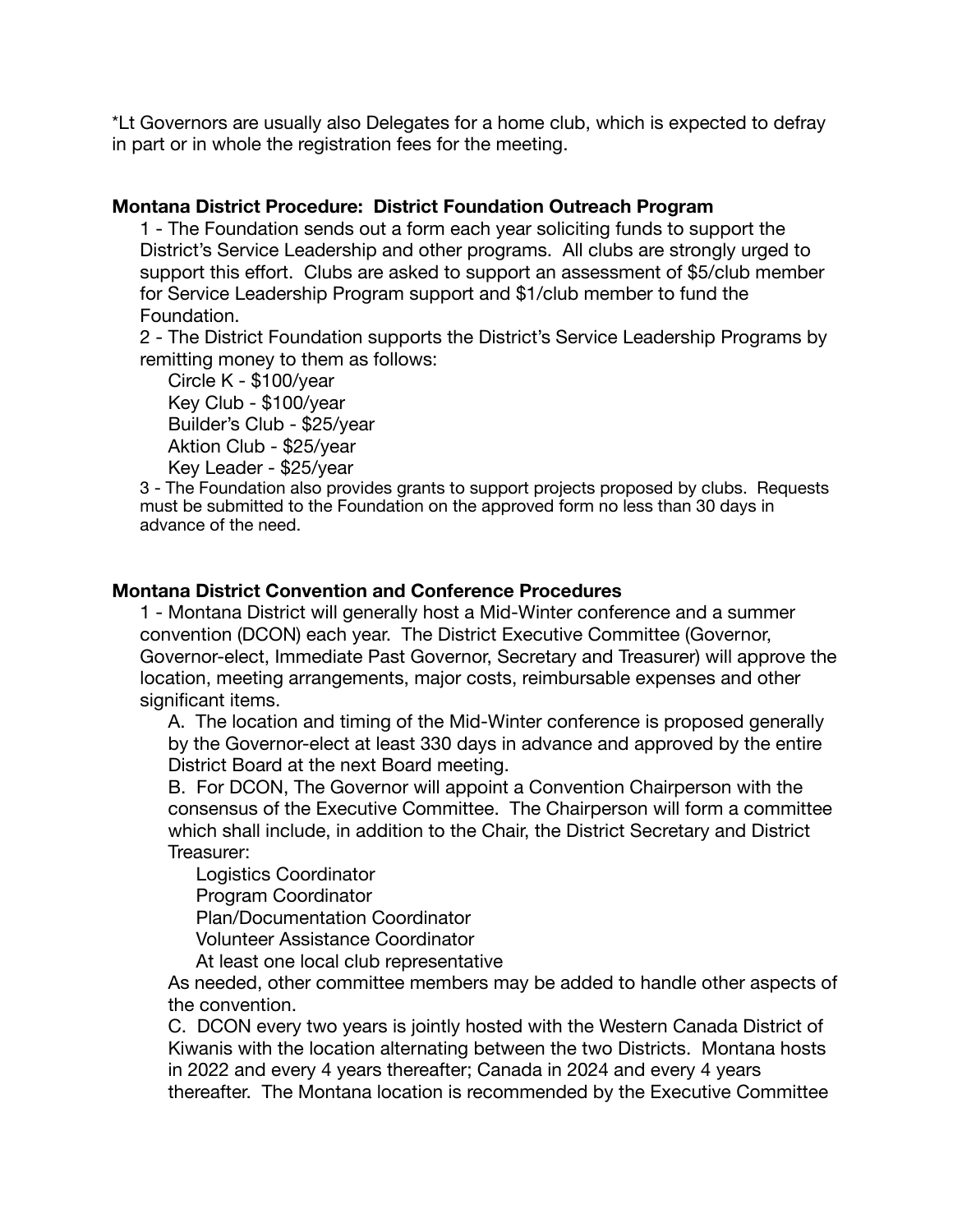and approved by the entire District Board two years in advance. For each joint DCON, both districts appoint a convention committee who work jointly to plan the meeting.

2 - The District is financially responsible for both Mid-Winter and DCON. All money received and expenses paid will be processed through the Montana District accounts.

A. If the International President attends either meeting, the District pays for local transportation, lodging, meeting registration and other official visit costs.

B. If the International Board Counselor attends either meeting, the District pays for local transportation, lodging, meeting registration and other official visit costs.

C. The District covers the lodging, registration and meal costs for the Governor and Governor-elect. Each is responsible for making his/her own reservations and will be reimbursed according to the outlined rules.

D. Each LtGov and the Public Relations Coordinator is responsible for making his/her own reservations and may request funds or reimbursement for the following related expenses, to be subtracted from their District expense account:

Any un-reimbursed registration fees (Lt Governors are usually also Delegates for a home club, which is expected to defray in part or in whole the registration fees for the meeting)

The Convention Meal Package

Round trip mileage at \$.25/mile

Two night's lodging

One additional night's lodging if an associated Board meeting requires an extra day over and above the accompanying meeting, OR

One night's extra lodging if the LtGov or Public Relations Coordinator comes for over 250 miles for an early morning Board meeting prior to the meeting.

E. District Committee Chairs [Risk Manager, Youth Protection Manager, Leadership Development Coordinator, Public Relations Coordinator,

Membership & Engagement Coordinator] and Service Leadership Program Advisors who are speaking at the meeting are responsible for making their own reservations and will be reimbursed for:

Any un-reimbursed registration fees (home club are expected to defray in part or in whole the registration fees for the meeting)

Round trip mileage at \$.25/mile

Two night's lodging

One night's extra lodging if the attendee comes from over 250 miles.

No attendee will be reimbursed for lodging and travel if the meeting is held in his/her hometown.

F. Circle K, Key Club and Aktion Club representatives and others as approved

by the Executive Committee will be reimbursed for:

Any un-reimbursed registration fees

Round trip mileage at \$.25/mile

Two night's lodging

One night's extra lodging if the attendee comes from over 250 miles.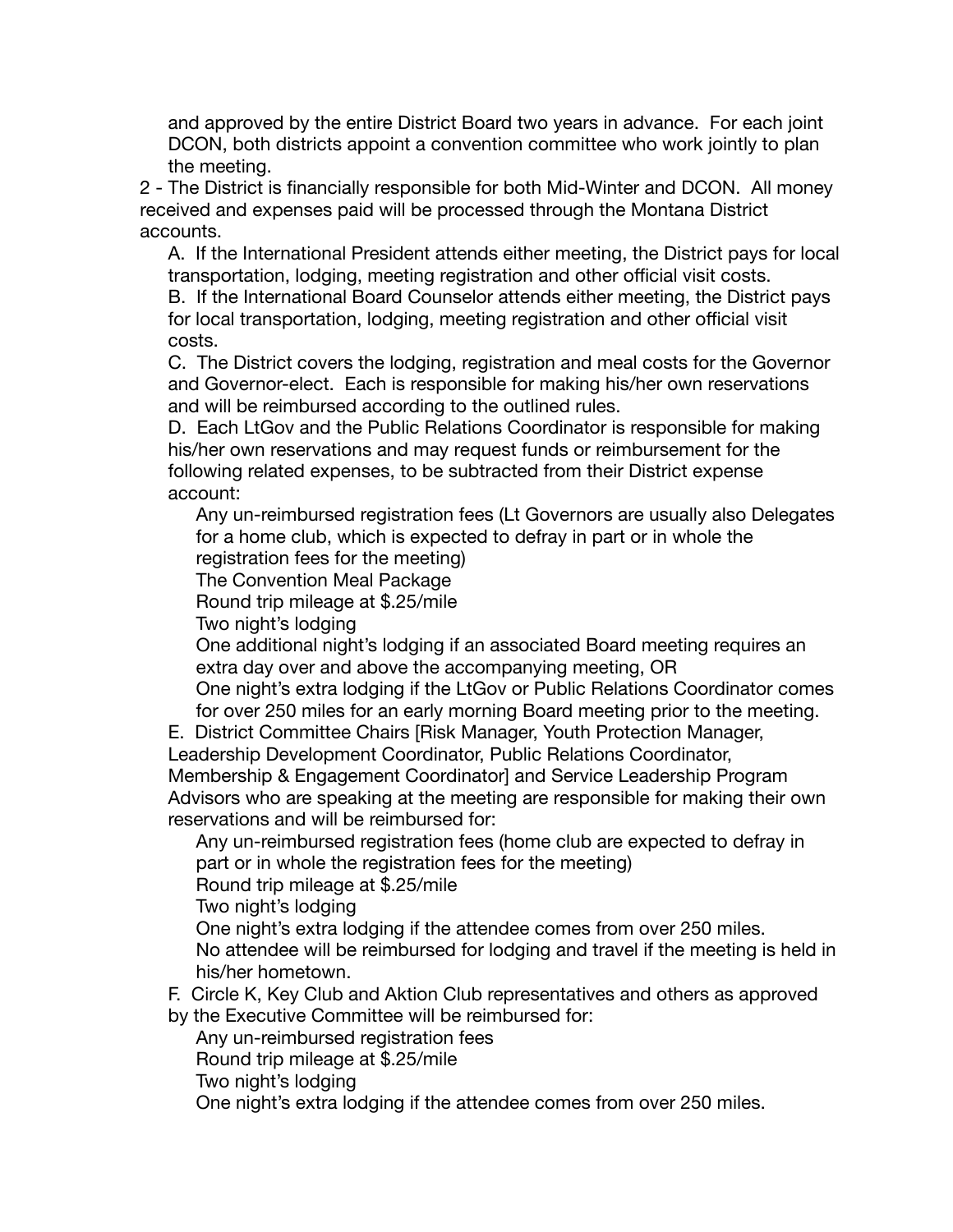G. Club Leadership Education (CLE) is funded by allocating \$5 per District member, that number reflected by the official October membership report provided by KI. The funding may be utilized as follows:

For both MidWinter and DCON, the District will pay the CLE trainer's registration and Convention Meal Package and reimburse the trainer for 2 night's lodging against a receipt.

For both MidWinter and DCON, no more than 2 officers from each club may apply to be reimbursed for 1 night's lodging and registration. Reimbursement is contingent on the officer(s) being in attendance at the education sessions. The application shall be sent to the Secretary at least 30 days prior to the meeting. Applications will be reviewed by a committee comprised of the Governor, Treasurer, and CLE trainer or by their designees. To receive reimbursement, approved applicants will need a certification of attendance from the CLE trainer and provide a lodging receipt.

I. Incidentals and charges made to rooms are generally NOT reimbursed.

J. Complimentary rooms are assigned in the following order:

Governor(s) Governor-Elects(s) International Trustee(s)

3 - The Credentials and Elections Committee will work with the Registration Committee at each meeting to ensure that delegates and alternates are properly registered.

A. Clubs must fill in an Official Certificate of Election form to choose the official delegates and alternates for the club.

B. The Credentials and Elections Committee will verify the standing of the club and any delegates or alternates not previously certified by their club and will provide a list of delegates to the District Secretary.

# **Montana Procedure to Honor Deceased Kiwanians**

The District Secretary shall send a sympathy card on behalf of the District Board to the family of a deceased Montana Kiwanis member as the death is reported on the Monthly Report from Kiwanis International or reported by another member.

To honor deceased Governors, the District shall make a donation from District funds to the Montana District Kiwanis Foundation in the name of any deceased past or present Montana Governor as soon as the secretary is notified. These funds shall remain with the Foundation to be used in their general fund unless the deceased Governor's family requests it go to a specific Montana District Foundation Fund or Project. If there is time, a reasonably priced flower arrangement will be purchased with District funds and sent to the funeral as well.

A Kiwanian that has not served as Governor will only be honored by the District Board with a majority vote of the current Board.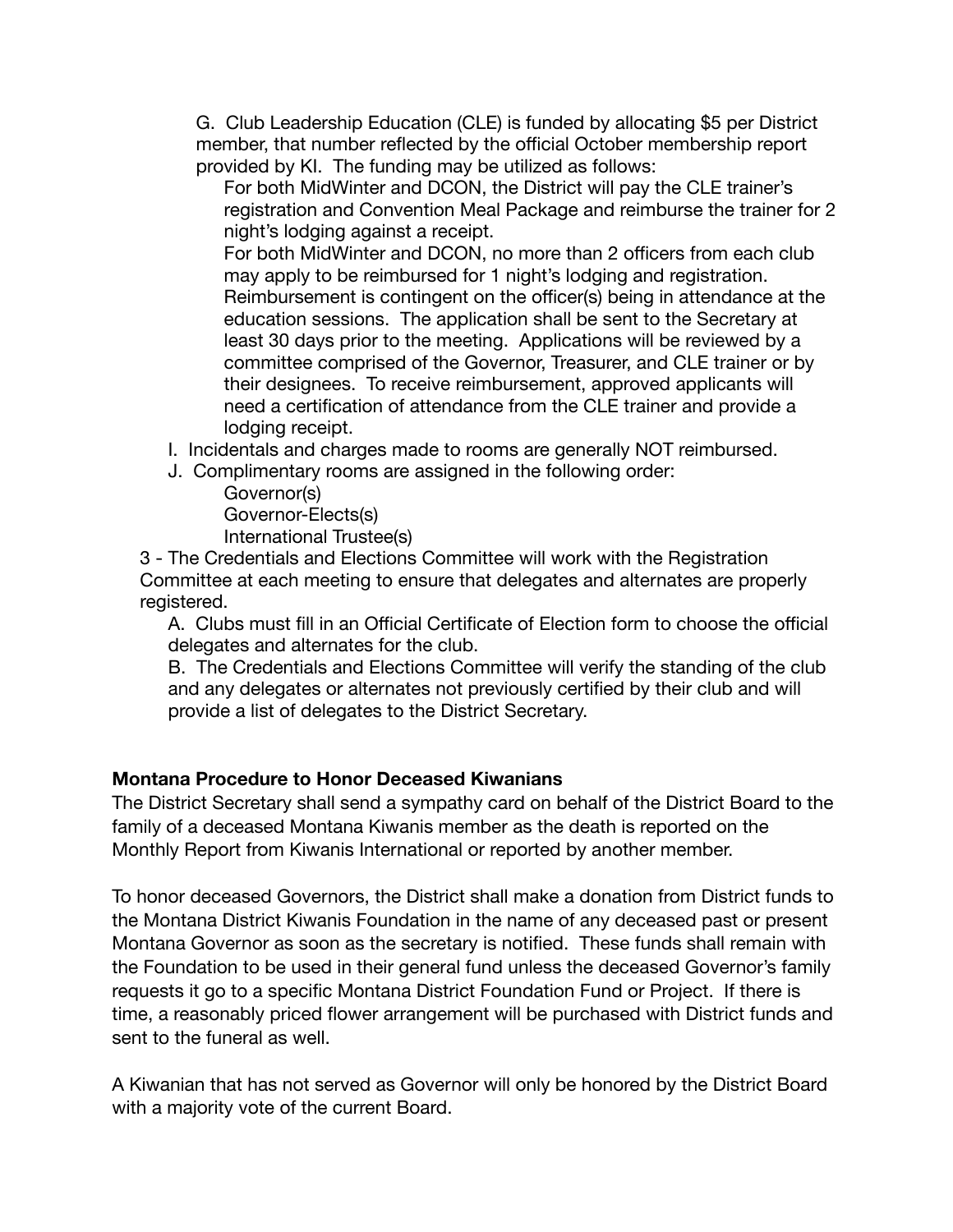#### **Montana District Procedure for Interclub Meetings**

In view of the great distances and small clubs and to be as fair as possible, the number of members required to attend a meeting of another Kiwanis Club to be called an Interclub Meeting shall be as follows:

For clubs with up to 29 members, at least 2 members For clubs with 30-39 members, at least 3 members For clubs with 40 or more members, at least 4 members

A visiting Kiwanian from another Kiwanis Club may join an Interclub group and can be counted as long as the visiting Kiwanian is in good standing with his/her own club. For instance, if only 3 members of a club are able to go Interclubing, a visitor in attendance can join with the 3 and the visit can be counted as an Interclub.

Club members who are Committee members or Committee Chair of a Key Club, Circle K or Builders Club and joined by 1 or more from the Club cannot be counted to make up an Interclub. The basic reason is that this member is assigned to that duty and he/ she is required to perform that duty. Past District officers from the home club CANNOT be used to make an Interclub.

#### **Montana District Procedure for Closed Clubs and Articles**

If a club closes for any reason, all club assets will be transferred to the Montana District Foundation, who will hold the assets in escrow for two (2) years. If the club reopens within that two-year period, the original assets will be returned to the club less any legal encumbrances. The Foundation will retain any accrued interest. If the club does not reopen, the assets become property of the Foundation.

Club articles (bell, banners, gavel, flag, etc.) will be transferred to the District Secretary, who will hold them for two (2) years. If the club reopens within that two-year period, the Secretary will return the articles to the club. If the club does not reopen, the Board of Directors will determine the distribution of the articles.

# **Montana District Procedure for Working with Service Leadership Programs (SLP)**

In places where more than one Kiwanis Cub exists, the clubs are encouraged to create a team to coordinate activities and facilitate the formation of Service Leadership Programs, including Aktion Club, Circle K, Key Club, Builder's Club and K-Kids. The team shall consist of:

Chairman (faculty or Kiwanis Advisor from an SLP sponsoring club) One club representative from each Kiwanis club President or Designate from each SLP